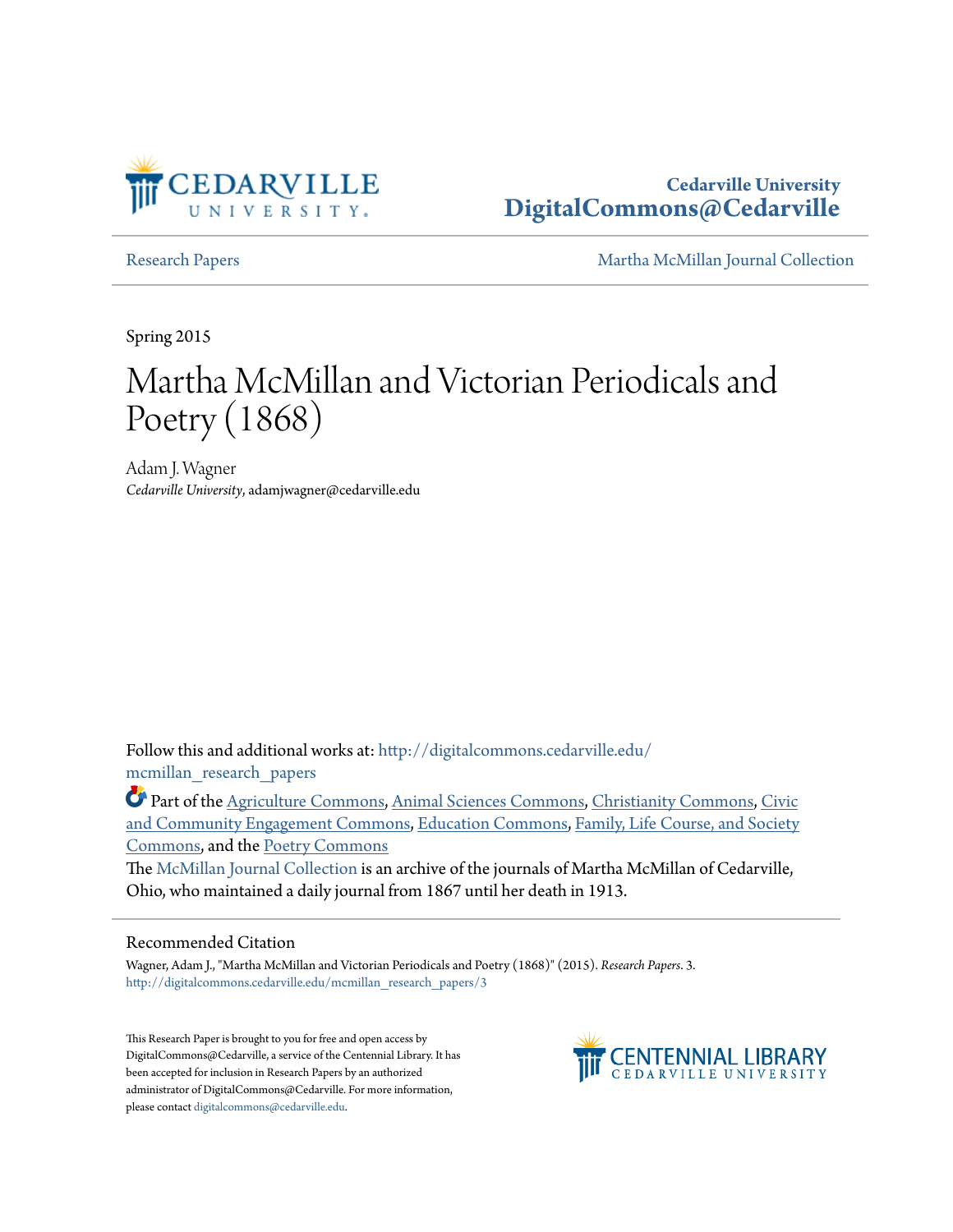## . Martha McMillan and Victorian Periodicals and Poetry (1868)

## Adam J. Wagner

#### 2015

 In her essay "Literary Women," Caroline Kirkland questions what qualifies a woman as literary:

"But we have hitherto neglected to inquire what it is that entitles a woman to the appellation of literary […] Must she have written a book? […] If not a book, will a poem be sufficient? Or an essay? Or a magazine article? […] Or does writing letters make one literary? […] How is it with keeping a journal? Does that come within the canon? Might it not be maliciously interpreted into writing a book in disguise?" (Kirkland 196-197)

So does writing a journal make one literary? The journals of Martha E. McMillan support Kirkland's inquiry. A lifelong native of Cedarville, Ohio, McMillan kept a written record of every day of her life, starting on her wedding day in 1867 until two weeks before she died in 1913. Recently recovered by scholars at Cedarville University, Martha's journals are a treasure trove of information for literary scholars and historians of the nineteenth century. In the 1868 journal, Martha quotes many female poets of the day, including Fanny R., Susan Archer Weiss, and Elizabeth Akers Allen. An analysis of Victorian periodicals and sentimental poetry help prove the thesis that McMillan is a literary woman. Influenced by the empowering, domestic ideas spread through nineteenth-century periodicals, Martha McMillan's journals demonstrate she is a literary woman by her intentional ownership of poetry and Christian home ideals.

Nineteenth-century periodicals were a literary avenue where women were able to explore domesticity and subjectivity. Beginning in the 1830s and continuing until the 1890s, the growing American marketplace and emerging literary sphere increased periodical publication. As early as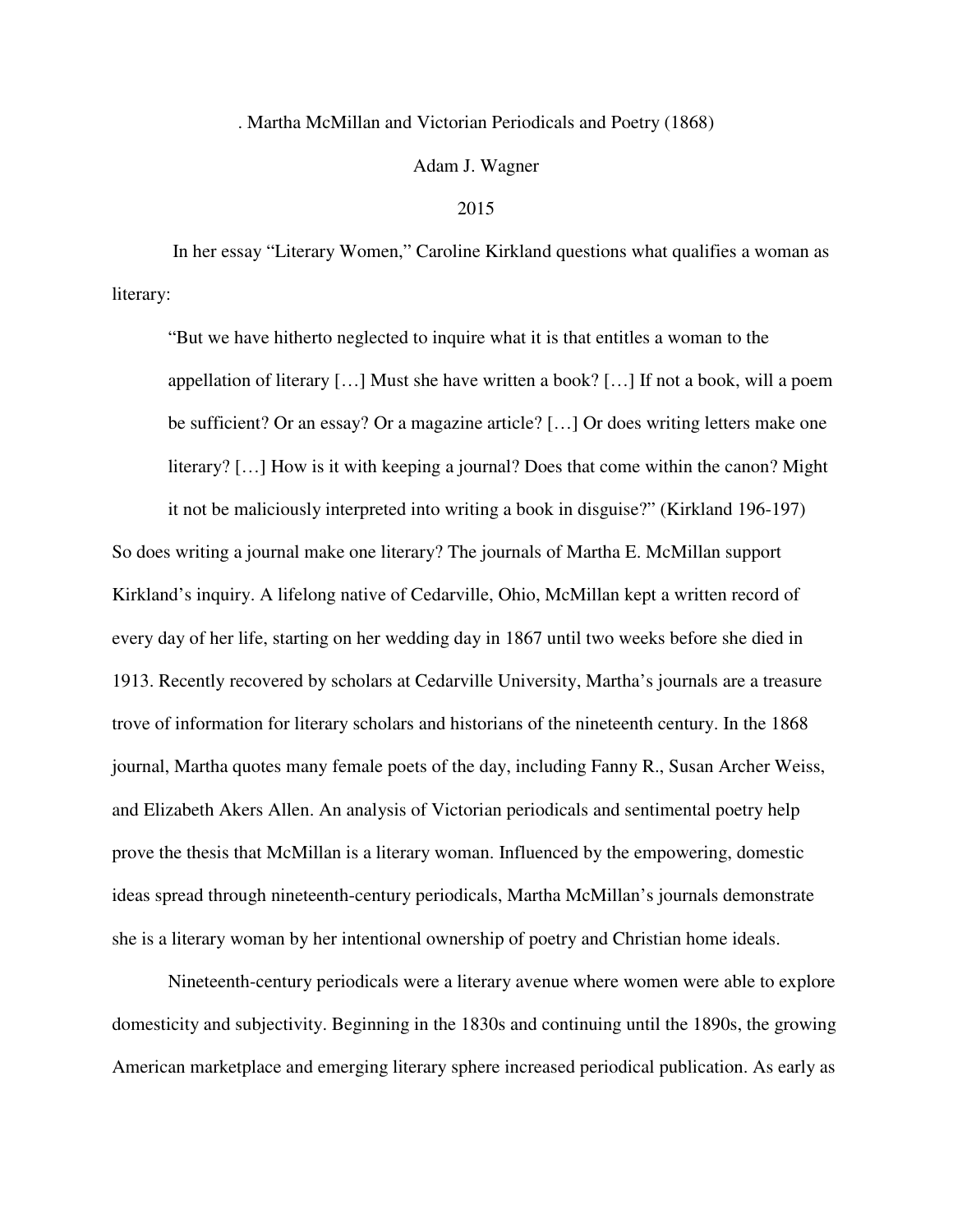the 1830s, women started to become writers, critics, and editors for periodicals, and were able to earn a living by writing (Trela 90). Even though magazine writing was beneficial to women, they were still subject to men in the literary sphere. D.J. Trela, in "Introduction: Nineteenth Century Women and Periodicals," writes, "the success they enjoyed was generally uncertain, temporary, and frequently dependent on masculine overlordship" (92). Separate spheres ideology reinforced such patriarchal structure in the magazine workforce. Despite these masculine restrictions, periodical writing was a liberating field for women. Aleta Feinsod Cane and Susan Alves, in their book "*The Only Efficient Instrument": American Women Writers & The Periodical, 1837- 1916*," argue that Victorian periodicals were "the only efficient instrument" for women to "make themselves and their ideas known" (1). Magazines and journals allowed American females to have a voice in American society and gave them "further dissemination of their political, social, and moral ideas" (Cane and Alves 89). Because men were in charge of the most influential American periodicals, like *Westminster, Quarterly,* or *Blackwood's*, women were often in lesserknown, "second-tier" periodicals (Cane and Alves 90). However, even this obstacle proved to be a benefit for women—because the periodicals they wrote for were smaller, it gave them stronger editorial control and ideological influence. This helped women "develop and sustain a constituency within the dominant culture," and allowed them greater cultural sway (Cane and Alves 2). Women's work as editors and writers for Victorian periodicals shows that women did have a part in scholarly, moral, and intellectual discourses of the day.

 Many of the women's periodicals gave women power through the domestic sphere. Cane and Alves emphasize *Godey's*, a magazine formed after the merger of *Ladies' Magazine* and *Godey's Lady's Book*. *Godey's*, and domestic periodicals like it, were "instrumental in instructing women in the Victorian politics of gender and in inscribing separate spheres of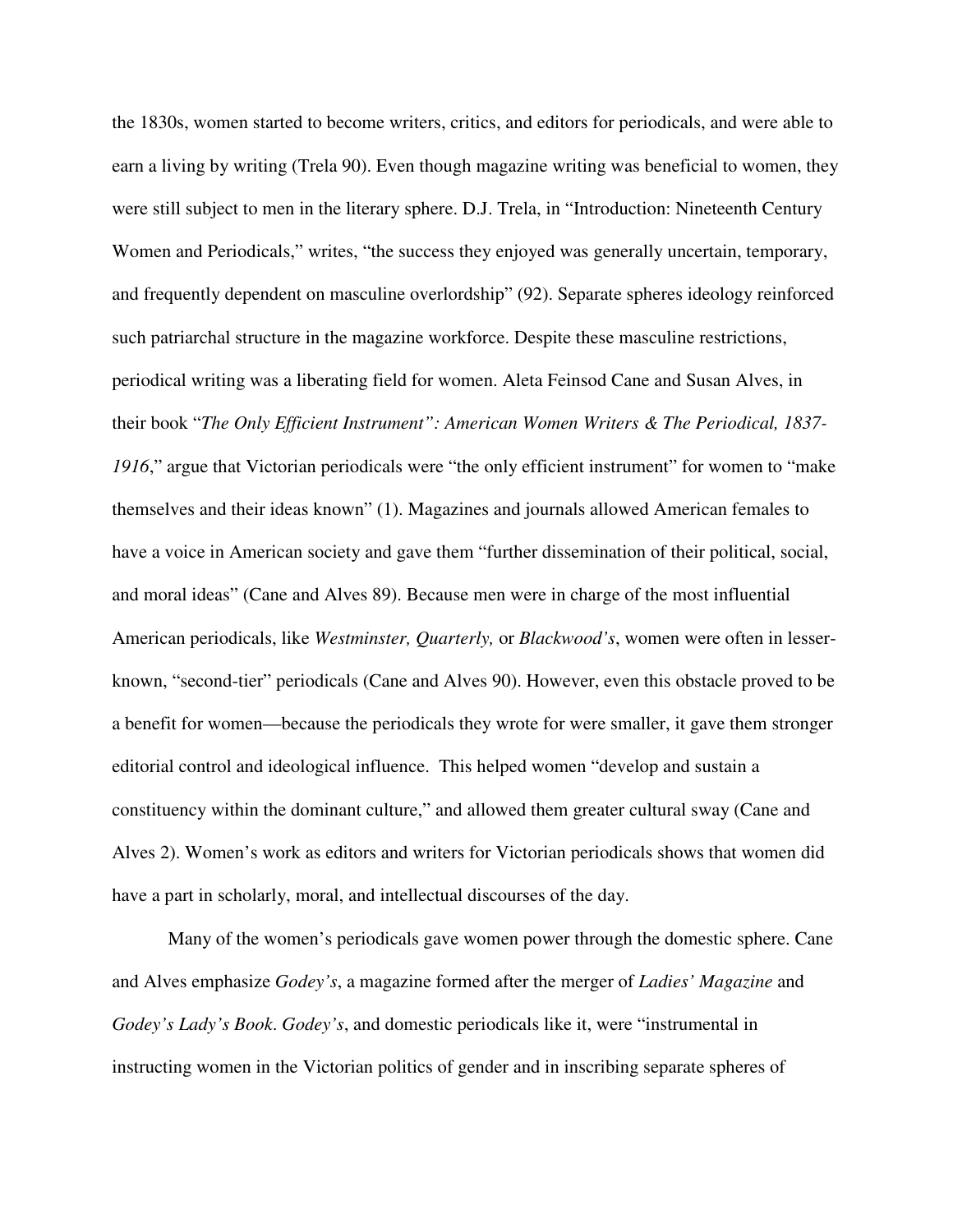influence for men and women" (3). Separate spheres ideology was the nineteenth-century American thought that relegated women to the home and men to the workplace. Sarah Josepha Hale, the editor of *Godey's*, strongly believed in the antebellum Cult of True Womanhood and concomitant domesticity discourses, and such cultural, gender-specific, political ideas spread across the country through *Godey's* and other domestic periodicals. From a twenty-first century view, relegating women to the domestic sphere seems limiting, but for Victorian American women, it actually gave them power and control in the sphere of their own home. Such influential ideologies spread throughout women's magazines, and thus domestic periodicals empowered the female gender.

 In the nineteenth-century, religion reinforced a woman's place in the domestic sphere, and many periodicals were religious and Protestant in nature. In her article "'The Christian World Magazine': Christian Publishing and Women's Empowerment," scholar Julie Melnyk emphasizes that despite Christianity's historic reputation of patriarchy, religious Victorian periodicals used religion to empower women in the home. According to cultural discourses of the day (The Cult of True Womanhood, domesticity, separate spheres ideology, etc.), Americans considered women more virtuous and spiritual than men, and it was their job to raise moral children and protect their husbands and home from the evils of the secular world. Because American culture considered women pure and spiritual, they were able to participate in and take power from the area of religion. The domestic sphere was an area that women could personally control and establish subjectivity in, and religious periodicals supported such beliefs: Emma Jane Worboise, editor of *The Christian World Magazine* in the 1860s, writes, "I purpose myself to devote a page or two monthly to the consideration of housewifely duties. Surely it is the Christian duty of a Christian woman to order her household decently, *comfortably*, and as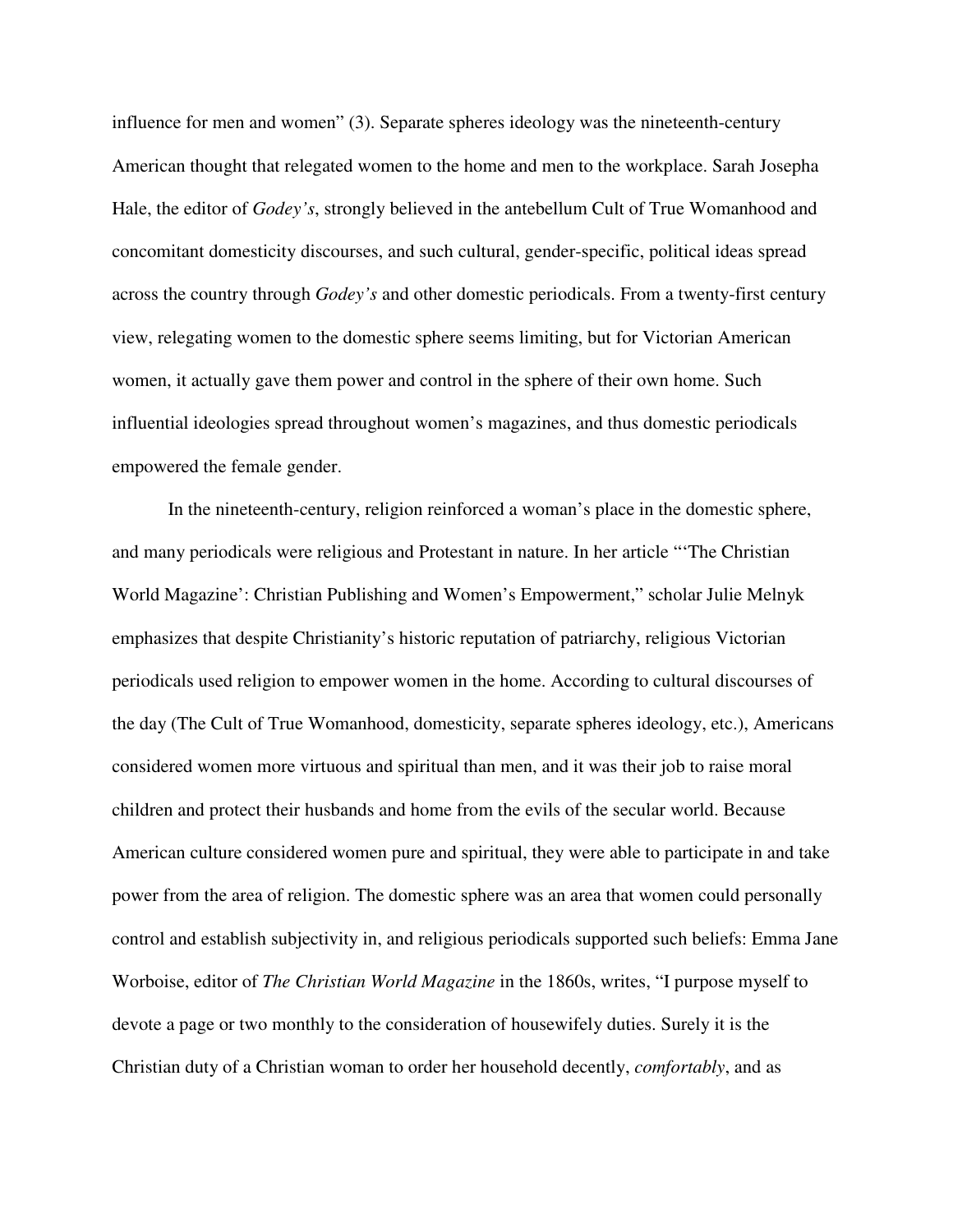elegantly as rank and station warrant" (qtd. in Melnyk134). As this example of a woman's writing shows, women valued their sphere in the home and took power from it. Religious, female writing also justified women's domestic work on economic and moral grounds: women must work to eat and save themselves from the temptations of laziness, and they must reject "the standards of gentility that bar middle-class women from lucrative occupations" (Melnyk139). Women wrote that they should have "mercantile talent equal to that of men," and emphasized that every woman should be able to accomplish her job successfully (Melnyk139). Women's writings in domestic, religious periodicals gave women subjectivity as the owners of their homes.

 An understanding of Victorian periodicals, especially those edited by women with domestic and religious emphases, helps readers clearly understand McMillan's 1868 journal. Because she was a first-year mother and second-year wife, Martha focused on building a Christian home. The poem "Between Two Years" by Susan Archer Weiss, which Martha clipped out of a newspaper and put between pages 54 and 55 of her 1868 journal, is under the title "THE HOME." Martha's quotation of Fanny R.'s poetry (see January 15, 1868) comes from Fanny R.'s Essay "Home," which outlines the importance of keeping a godly, Christian home, a refuge for the family. Martha's quotation of Elizabeth Akers Allen's poem "Little Feet" (see February 8, 1868) was also published in a collection entitled *Poems of Home* (1866), and was published in many national newspapers and magazines. All of these poems and the journals/books they were published in emphasize the home, reflective of the domesticity discourses of her day. Although it is near impossible to know which specific periodicals Martha may have read, other publications of the above poems are included in journals such as *The Christian Diadem and Family Keepsake: Volume 6* and *The Medical Missionary* of Battle Creek, Michigan. Reading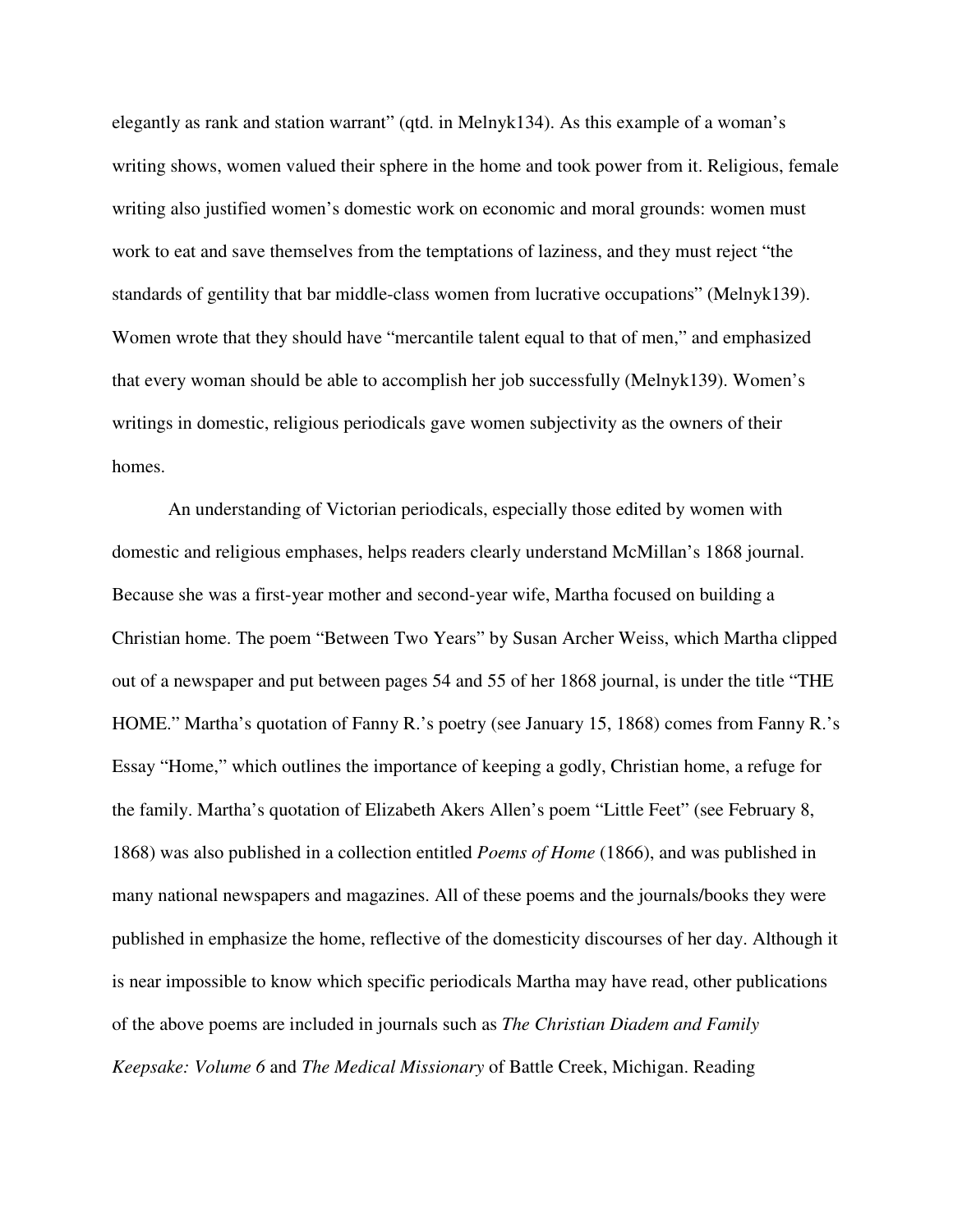periodicals and poems that featured domestic ideals empowered Martha McMillan and gave her subjectivity in her home.

 In women's periodicals, sentimental poetry was a genre primarily written by and for women. Women used domestic periodicals to publish single works of poetry that they usually did not publish in larger print collections. However, newspapers and magazines in the nineteenth- century would not often copyright poems, causing what Meredith L. McGill calls "the culture of reprinting" (Sorby 421). When magazines published poems, the periodical did not give credit to the real author, and so readers usually gave recognition to the magazine itself. Because individual poems were so widely circulated, readers felt like the poem belonged to them. This sense of ownership and authorship of poetry was "empowering for the masses, because it [gave] them the means to express themselves" (Sorby 422). The collapse of authorship in nineteenth-century poetry let readers connected personally and emotionally with poems, and "at any moment the reader [was] ready to turn into a writer" (Sorby 422). The genre of sentimentalism was perfect for this attitude of authorship—because of its emphasis on emotions and nostalgia, "anyone who can feel […] can read *and write* poetry" (Sorby 427). Especially for first-person poems, readers were able to situate themselves into the "I," and thus poems became part of a reader's own biography (Sorby 426). The emotional sphere of sentimental poetry invited readers to participate, and thus women readers of religious and domestic periodicals simultaneously became writers.

 Angela Sorby's analysis of sentimental poetry informs McMillan's own poetry, quoted and original, in her 1868 journal. Martha's entry on January 15, 1868 features a poetic quotation from Fanny R.'s "Home" essay: "'I sit alone, alone in thought / And thronging visions come' / I feel myself a girl again / A girl at home." The first two lines of this poem are directly from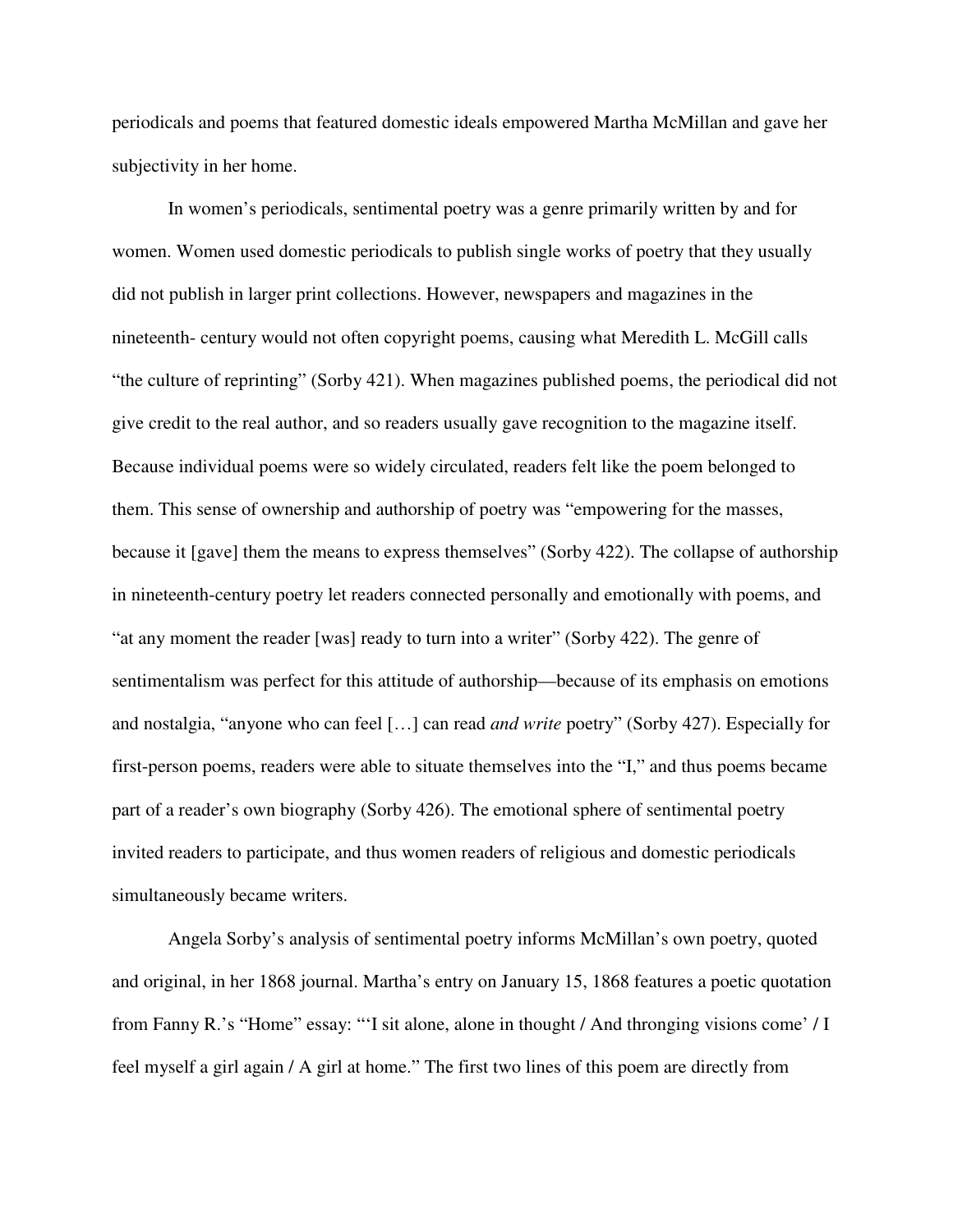Fanny R.'s hand; however, Martha writes her own two lines afterwards. Just like Sorby's research shows, Martha felt a sense of ownership of Fanny R.'s poem; also, the mysteriousness of Fanny R. shows how periodicals did not give full credit to the real authors of poems and essays. Although Fanny R.'s poem applied to an essay about the home, Martha uses it to comment on her own biography; although she was alone at home, she felt like a girl again thinking of James and their first year of marriage. The newspaper clipping of "Between Two Years" in Martha's journal does not feature author Weiss' name, but "N.Y., *Independent.*" This shows the lack of copyright that Victorian newspapers gave to authors, producing the complicated reader/writer relationship. Sorby writes that "many nineteenth-century poems celebrate […] babies," which is evident in Martha's journal (424); on Fannie's birthday, Martha quotes Allen's poem "Little Feet:" "who may read the future? / For our darling we crave all blessings sweet-- / And pray that he who feeds the crying ravens-- / Will guide our daughter's feet." In Allen's original poem, the last line reads, "Will guide the baby's feet." However, Martha intentionally changes the phrase to "our daughter's" to fit her own life and the birth of Fannie. Again, Martha reflects her culture's attitude of individual poetry authorship, and her position as a reader transforms into a writer as she includes sentimental poetry in her journal entries.

 In response to Kirkland's proposal that women who write journals can be literary, McMillan's journal gives a resounding affirmation. The religious, domestic periodicals that Martha would have read gave her subjectivity as a woman and offered her power over her home. Her status as a reader also contributed to her position as a writer, and Martha's integration of sentimental poetry with her own life events shows that she had creative energy and an emotional connection to words. Martha McMillan: the literary woman of Cedarville, Ohio.